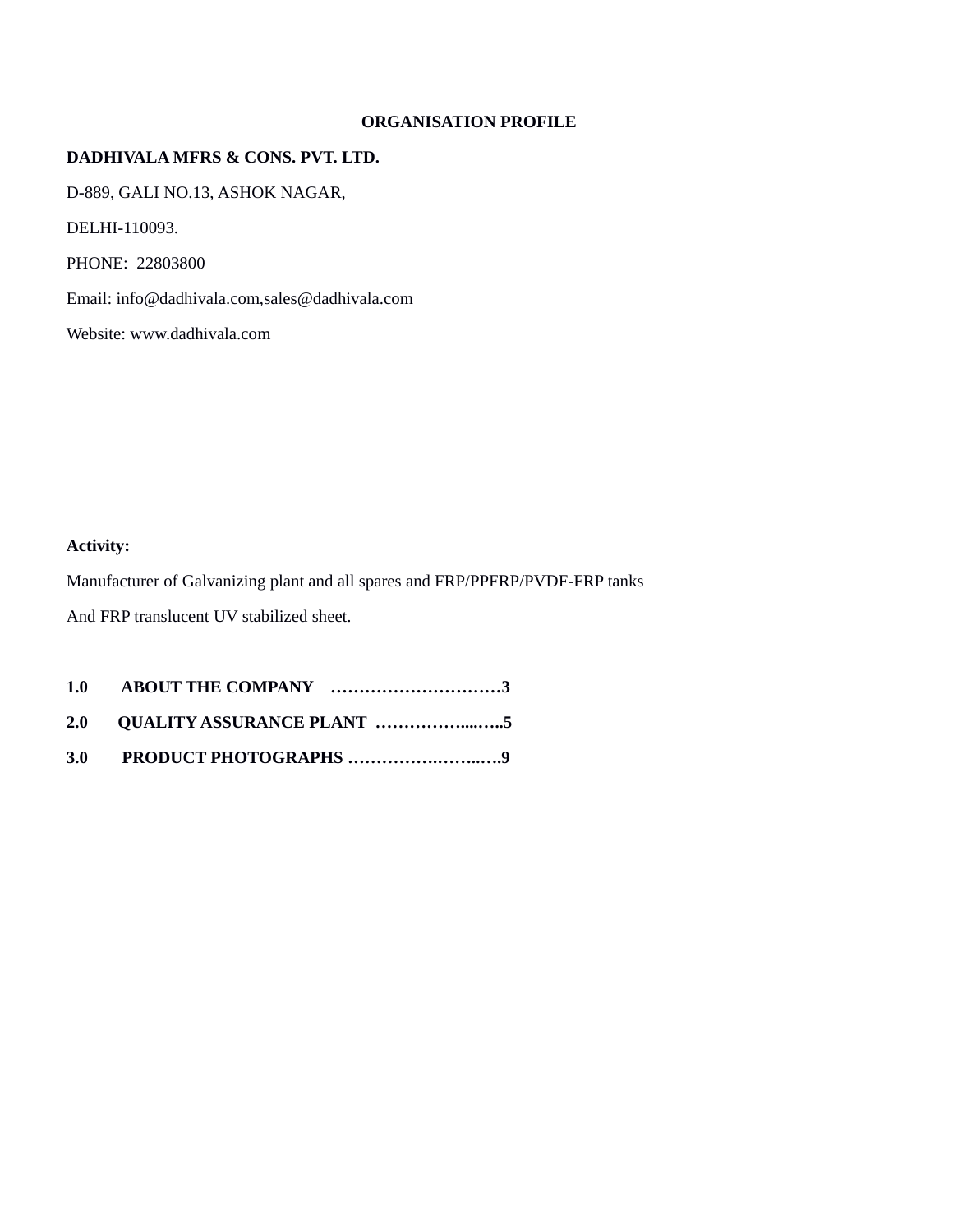### **PROCESS VESSELS AND STORAGE TANKS - FOR EVERY APPLICATION**

DMCPL is a fabricating in GALV. PLANT for over 15 years. F.R.P & PP Division located in NCR region approximately 60 Km from Delhi airport and 40 Km from railway station. Geographically it is located in the commercial capital of the State of Uttar Pradesh India i.e. Ghaziabad

#### **Capabilities**

DMCPL has the depth and breadth of experience and expertise in the design and manufacture of FRP process and storage vessels and is able to offer capacities up to 1 Lakh liters although the majority is in the 100 to 50,000 liters range with additional features includes agitation, heating/cooling systems.

### **A complete range of vessel types is available:**

- Horizontal Cylindrical with torrispherical dished ends
- Vertical cylindrical with conical or torrispherical heads
- Insulated
- Conical bottom lug mounted
- Thermoplastic lined vessels in above category

The vessels fabricated are for specific use and specified chemistry .A systematic selection of resin system ensures extended life and trouble free installation for corrosive fluids.

The quality of DMCPL FRP vessels is renowned and they can now be found in such diverse industries as paper, pharmaceutical, fine chemical, personal care, steel picklers and offers ultimate solution for storing and handling corrosive fluids which the company was founded.

DMCPL offers a complete in-house design, including 3D CAD engineering and our Engineering staff works closely with our clients to ensure requirements are fully satisfied.

This overall capability is backed by our Quality Assurance System. SSPE (DMCPL) implemented QA over 10 years ago and today a certification process from a competent authority is under progress for manufacturing of FRP Equipment.

Wherever the requirements of a particular industry dictate the need for high quality manufacturing of Process vessels and storage tanks, DMCPL is the customer's facility of choice.

DMCPL is a leading provider of quality capital equipment and turnkey systems to the corrosive liquid process industries and supplies a large number of household names.

In addition to Process Vessels and Storage Tanks, DMCPL offers a range of equipment and services in the following fields:

- Intake and Storage
- Mixing and Blending
- Process Vessels for elevated temperature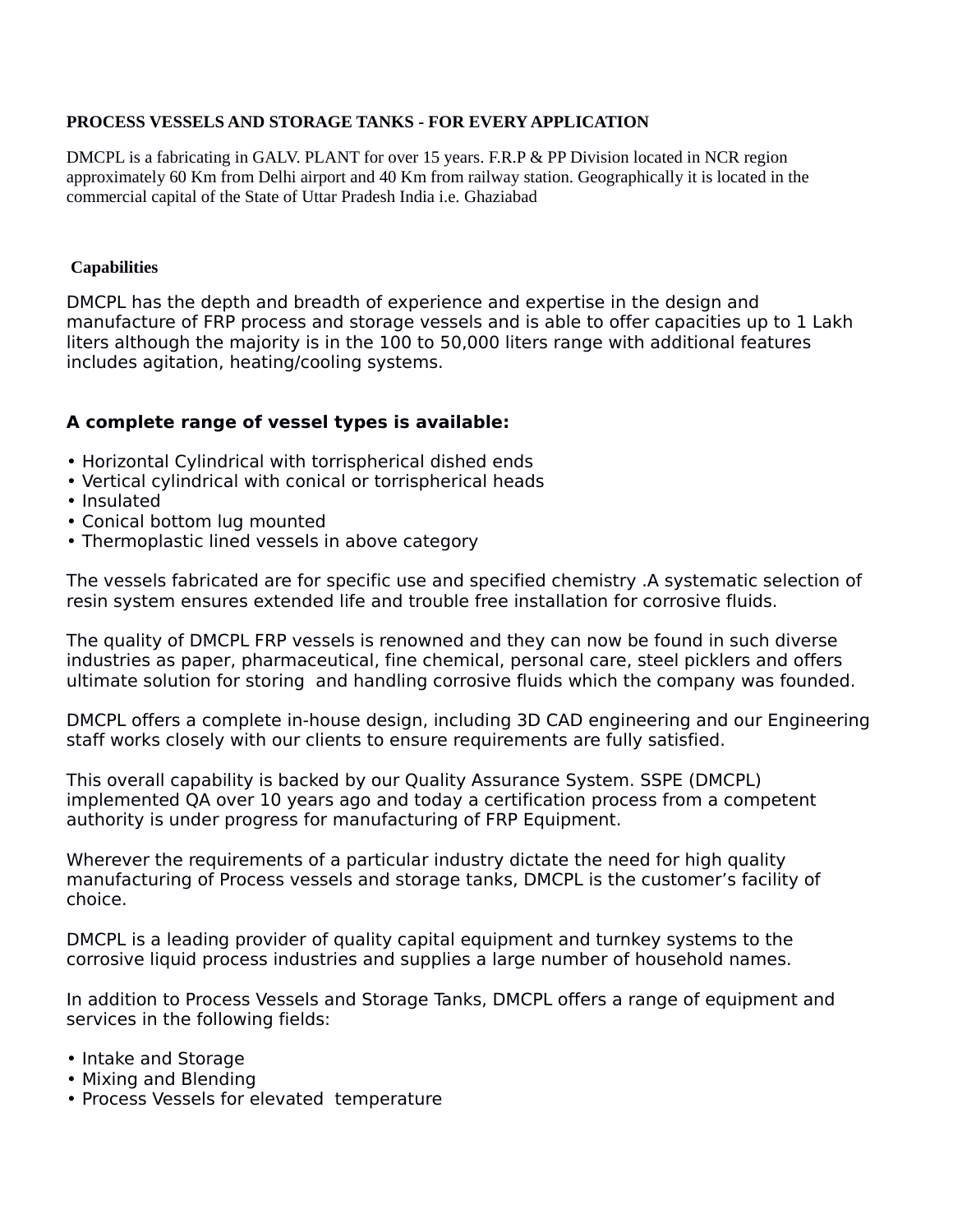A full range of support services are available to complement all or any of our process systems including:

- Process Design
- Project Management
- Automation and Control
- Construction Design and Management
- Hygienic Fabrication
- After Sales Service

DMCPL offers a complete design and manufacture service from its fully equipped works 5500 square meter fabrication shop with additional assembly/testing and finishing workshops.

## **1.0 PURPOSE**

This Specification, together with the purchase order listing the applicable codes, standard and drawings, covers the design and fabrication requirement for equipment fabricated out of fiberglass composites with or without thermoplastic lining for above ground and underground installation. However the fabricators responsibility remain in all aspects of design, selection of raw material, selection of sequence of fabrication and any other factors related to the quality parameter of the equipment's.

## **2.0 SCOPE**

- 2.1 Resin and lining system, chemical barriers, backing layers, external finish layers including UV inhibitor layer (for above ground) etc. preparation of general arrangement drawing , considering all design, construction and design calculation as per related design code ( BS 4994 ) review in accordance with suppliers data requirements, procurement of materials required for the job, fabrication, inspection and testing at vendors works, as per approved drawings, standard specification and requirements of the requisition. Providing any special accessories like pipe sport, ladder and nameplate cleats, wooden saddles for safe transportation and installation procedures and any other special instructions regarding safe handling of the equipment is also included in the scope . in case of underground equipment straps and turn buckles required to keep equipment .underground against buoyancy force is also in vendors scope.
- 2.2. DMCPL will guarantee the equipment for the quality of ingredients used for making the composites, thermoplastic lining and the composites design, workmanship and satisfactory performance for a period agreed.

2.3. Any statutory clearances/ approvals required for design and fabrication of fiberglass composites, tanks and vessels shall also be in the scope of vendor.

- 2.4 The DMCPL will provide the all nozzle cutouts after complete building of layers but before providing Surface Finish.
- 2.5 A separate list shall be submitted:
- (a) Operational spares if any
- (b) Constructional spares if any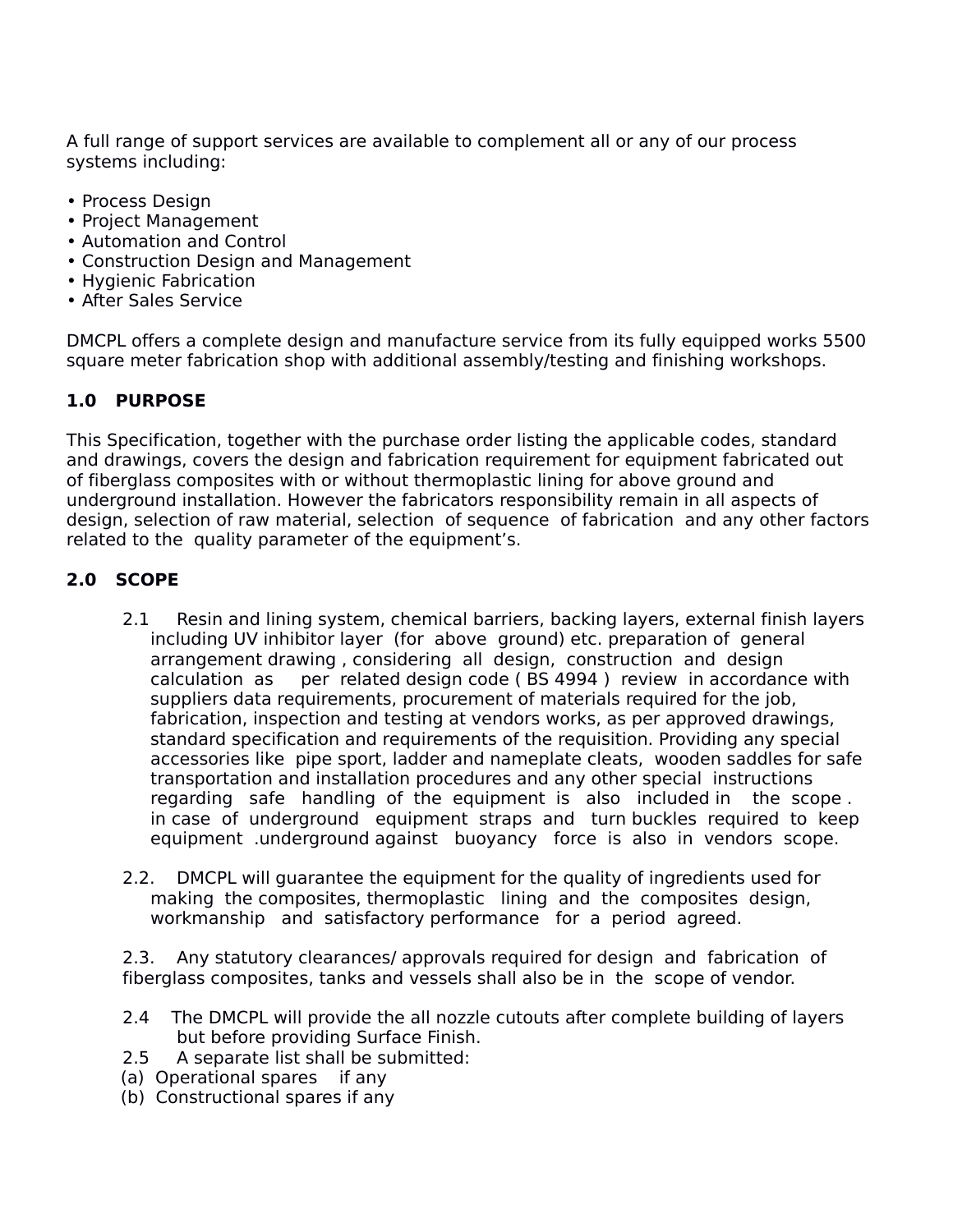### **3.0 TECHNICAL REQUIREMENTS:**

### 3.1 **Design codes and design methodology**

- 3.1.1 The equipment can be designed and consigned and constructed to international codes which are applicable worldwide, taking into account all the design parameters for witch design calculations shall be provided for pressure containing components and support members to include but not be limited to :
	- (a) Vessel shell
	- (b) Vessel heads
	- (c) Thermoplastic lining (if applicable)
	- (d) Opening and their reinforcements.
	- (e) Internal and external attachments packing supports, vessel skirts, hold down lugs, supporting, anchor chairs, stiffening rings, etc.

### **3.2 FABRICATION DRAWINGS** :

3.2.1 The general arrangement drawing shall be reviewed and approved by the **DMCPL** before submission and shall include the following:

Vessel title, item number, design data, all major dimensions, head shapes, thicknesses, vessel supporting details, nozzle index, nozzle details and their location, details of fixed and removable internals, reinforcing detail, details and location of fixing anchor bolts, details and location of stiffening rings, if applicable, details of resin system and lining, if applicable, details of chemical barrier, detail of glass used for various fibers (unidirectional roving and fabrics, woven roving and non-woven fabric and chopped-strand-mat or continuous stand mat etc.) details of backing layers, external finish including UV inhibitor and pigment (if specifically agreed) i:e.,complete lay up details.

However, application of pigmentation on top layer shall be avoided as it detection of a defect during actual service.

Empty weight, shipping weight, weight of internals, hydrostatic weight, wind load, wind moment, seismic load, seismic moment. All testing information like hydrostatic test and tests on representative nozzle neck for detail of various layers and any tests as per code requirements. **DMCPL** design documents shall be mainly reviewed for completeness of engineering information as mentioned above and shall not absolve the vendor from his ultimate responsibility of completeness and compliance with cods, rules and requirements of the enquiry document, without prejudice to the scheduled completion data.

### **3.3 MATERIALS**

 Vendor will be fully responsible for the selection of all applicable materials which go into the composites like resin, thermoplastic lining if applicable, various types of glass fibers considering most appropriate basic glass considering its chemical resistance and desirable mechanical appropriates like E glass conforming to IS:11551:1951 or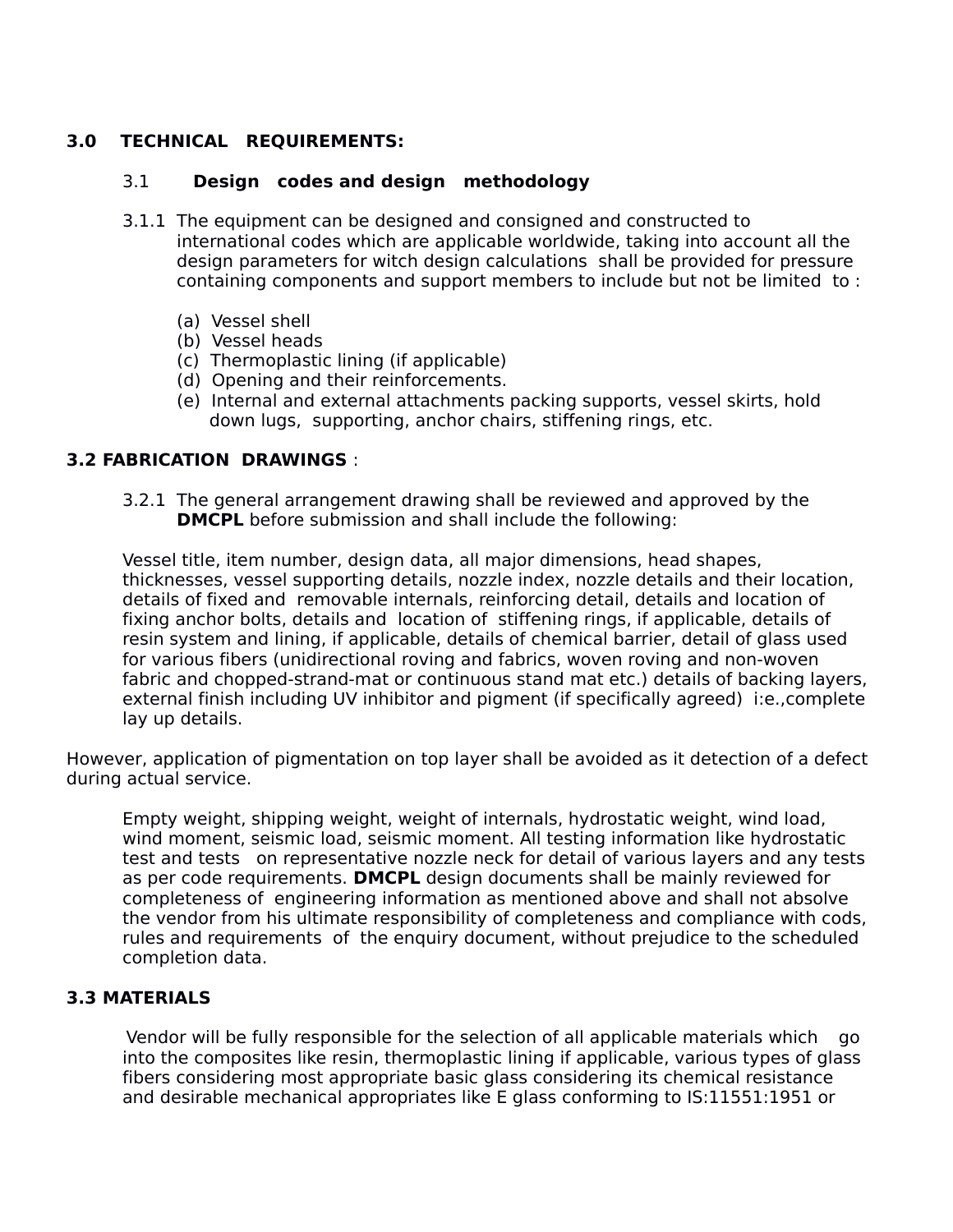better. Glass content by mass shall be within the range 28 to 45% for chopped strandmat (CSM), 45 TO 55% for woven roving's cloth (WR) and 65-75% for recommended in BS 4994.

Heat distortion temperature of the fully cured resin system used for the reinforced laminate shall be not less than 20% higher than design temperature of the equipment. Unless agreed otherwise, the construction and losting requirements as specified in BS:4994 shall apply. Compatibility of the complete composite system and lining shall be ensured by the vendor for design and service requirements.

# **3.4 FABRICATION PROCEDURE:**

- One coat of vinyl ester resin on the mould
- First surface tissue lining using vinyl ester resin
- Second layer for glass fiber using 450 g/m2 material with vinyl ester resin
- Third layer of glass fiber using 450 g/m2 material with vinyl ester resin
- Fourth layer of glass fiber using 450 g/m2 material with vinyl ester resin
- Fifth layer of woven using 610 g/m2 material with vinyl ester resin
- Sixth, seventh and eight layer of glass fiber using 450 g/m2 material with vinyl ester resin to meet the necessary thickness as per design. The requisite amounts of resin, catalyst or hardeners and any other ingredient such as accelerator or permitted filler, shall be accurately measured and thoroughly mixed. The amounts of mixed resin and reinforcement used in each layer of the laminate and the number and types of layers applied shall be recorded. The record shall be made available to.
- Whilst good rolling is essential, excessive rolling pressure shall be avoided so as not to disturb the distribution of the reinforcement or to break the fiber strands .Good adhesion is to be ensured between successive layers of the laminate and between shall and added fitting by appropriate scheduling of the manufacturing operation, otherwise the surface of the cured resin shall be removed to expose the fibers.
- Joints shall be staggered through the thickness of the laminate so far as is practicable and in no case joints shall coincide in adjacent layers.
- Length of individual strand shall not be less than 32 mm, when roving is chopped for spray applicable.
- Care shall be taken to ensure that the high strength fibers are adequately aligned in the correct direction to give the required strength when directionally biased reinforcement is used.
- Any spillage, drips runs shall be removed.
- Since the tanks are proposed to be installing in open, UV inhibitors shall be added with the last exterior FRP layer of the tank.

## **3.5 SUPPORTS :**

Special attention small be given to the design of supports for vessels and tanks in reinforced plastics, so as to avoided excessive loads at point of support. All supports shall be designed to accommodate temperature change and to permit free expansion and contraction. Vessels and tanks fitted with agitator shall have supports designed with a load multiplication factor of 1.25. Flat bottom configuration shall support over the whole area of flat bottom.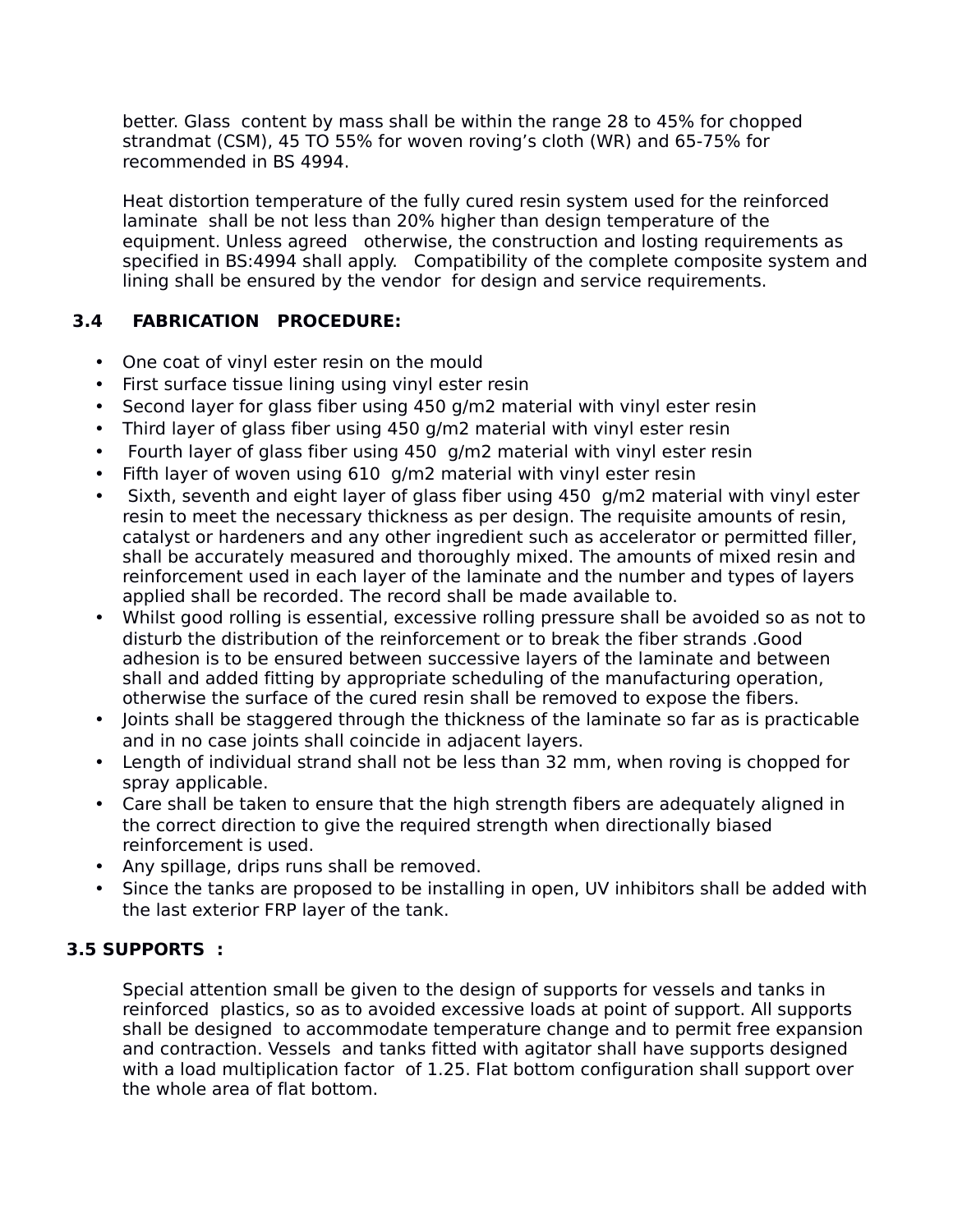### **3.6 INTERNALS :**

3.6.1 All removable internals shall be so designed that they can be passed through the man way or other access openings provided. Fixing of internals shall be done through bolting, VESSELS Edges or clamps taking care that they don't get loosened in service.

3.6.2 All decks and other internals shall be provided with weep holes for drainage, where necessary

# **3.7 PIPING & INSTRUMENT CONNECTION**

3.7.1 Bolt holes in nozzles flanges shall be located as follows :

 (a) Nozzles in the shell of vertical or horizontal vessels, bolt holes shall be located to straddle the vessel longitudinal axis or a line parallel thereto.

 (b) Horizontal nozzles in sheet of horizontal vessels which are set to slope toward one end with a slope greater than 1.100, bolt holes shall be located to straddle a vertical line through the nozzle.

### 3.7.2

(a) Nozzles in the ends of vertical vessels shall have their bolt holes located to straddle the north south centerline

( b) Nozzle in the ends of horizontal vessels, the bolt holes shall be located to straddle the vertical centerline of the vessel or a line.

### 3.7.3

When horizontal vessel are to slope greater than 1.100 nozzles shall be set to be truly vertical when the vessel is in position not normal to longitudinal axis. Nozzles is the end of these vessels shall be set horizontal when the vessels in position, not parallel to longitudinal axis.

### **3.8 INSPECTION AND TESTING** :

- **3.8.1** Inspection and testing shall be carried out in accordance with approved quality plan which shall be prepared in line with the requirements of BS 4994 unless agreed otherwise, enquiry document and criticality of equipment and its specific requirements. For each activity point of responsibility and acceptance criteria shall be specified. The vender sail offer full facilities to the inspection authority during the course of manufacture and shall arrange for access to sub-contractors works where necessary. The **DMCPL** shall ensure that adequate notice is given to inspection authority to enable them to arrange their visit to suit the manufacturing program in accordance with the conditions of the order.
- **3.8.2** Following minimum inspection stages are envisaged:

### **3.8.2.1**

Review of material test certificates for all raw materials(resin, reinforcements and lining)